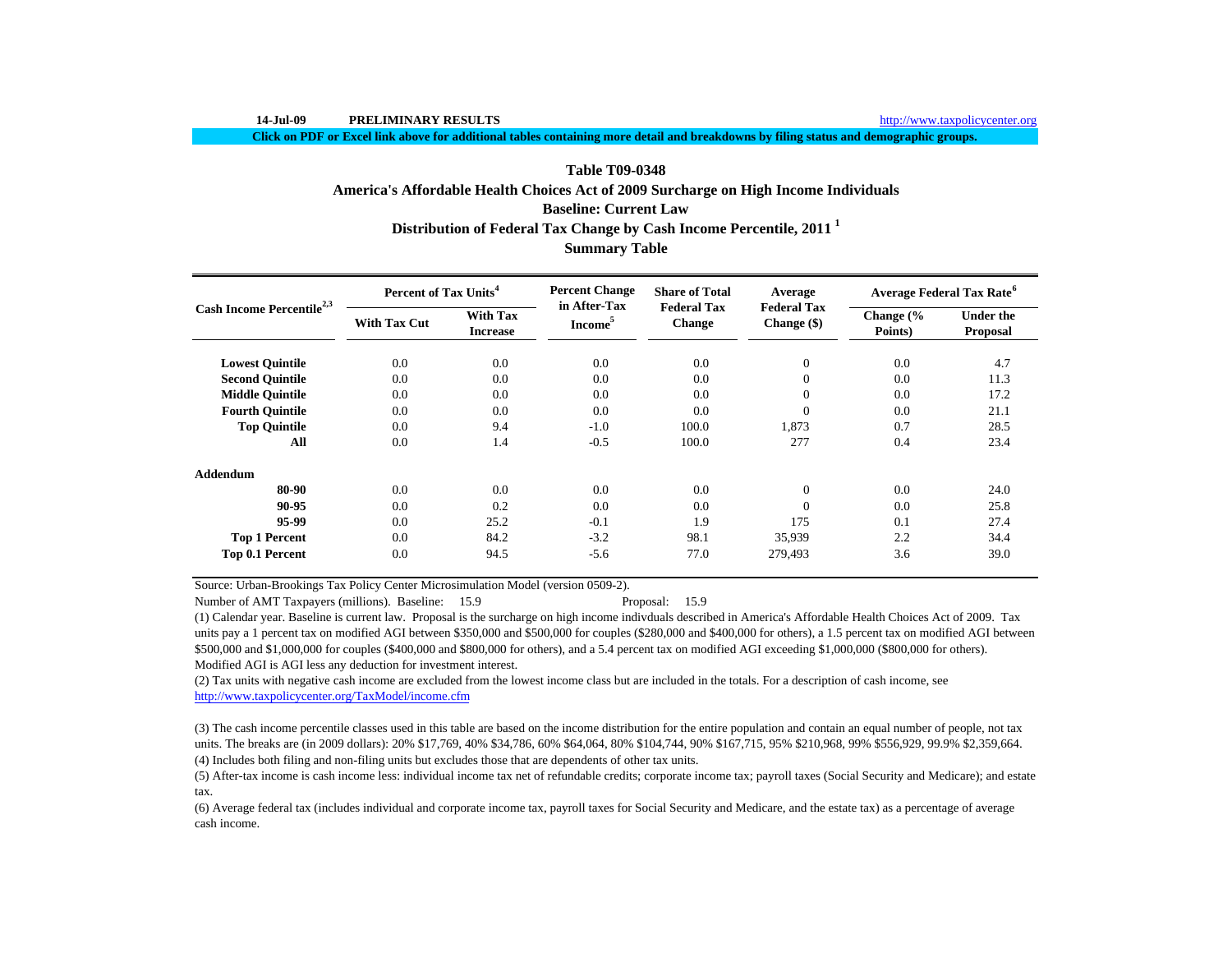#### http://www.taxpolicycenter.org

## **Distribution of Federal Tax Change by Cash Income Percentile, 2011 <sup>1</sup> Detail Table Table T09-0348America's Affordable Health Choices Act of 2009 Surcharge on High Income Individuals Baseline: Current Law**

| Cash Income Percentile <sup>2,3</sup> | Percent of Tax Units <sup>4</sup> |                             | <b>Percent Change</b>               | <b>Share of Total</b>               | <b>Average Federal Tax Change</b> |         | <b>Share of Federal Taxes</b> |                              |                      | <b>Average Federal Tax Rate<sup>6</sup></b> |
|---------------------------------------|-----------------------------------|-----------------------------|-------------------------------------|-------------------------------------|-----------------------------------|---------|-------------------------------|------------------------------|----------------------|---------------------------------------------|
|                                       | <b>With Tax Cut</b>               | With Tax<br><b>Increase</b> | in After-Tax<br>Income <sup>3</sup> | <b>Federal Tax</b><br><b>Change</b> | <b>Dollars</b>                    | Percent | Change (%<br>Points)          | <b>Under the</b><br>Proposal | Change (%<br>Points) | <b>Under the</b><br>Proposal                |
| <b>Lowest Quintile</b>                | 0.0                               | 0.0                         | 0.0                                 | 0.0                                 | $\mathbf{0}$                      | 0.0     | 0.0                           | 0.7                          | 0.0                  | 4.7                                         |
| <b>Second Quintile</b>                | 0.0                               | 0.0                         | 0.0                                 | 0.0                                 | $\theta$                          | 0.0     | $-0.1$                        | 4.0                          | 0.0                  | 11.3                                        |
| <b>Middle Quintile</b>                | 0.0                               | 0.0                         | 0.0                                 | 0.0                                 | $\Omega$                          | 0.0     | $-0.2$                        | 10.1                         | 0.0                  | 17.2                                        |
| <b>Fourth Quintile</b>                | 0.0                               | 0.0                         | 0.0                                 | 0.0                                 | $\Omega$                          | 0.0     | $-0.3$                        | 18.0                         | 0.0                  | 21.1                                        |
| <b>Top Quintile</b>                   | 0.0                               | 9.4                         | $-1.0$                              | 100.0                               | 1.873                             | 2.5     | 0.6                           | 67.1                         | 0.7                  | 28.5                                        |
| All                                   | 0.0                               | 1.4                         | $-0.5$                              | 100.0                               | 277                               | 1.7     | 0.0                           | 100.0                        | 0.4                  | 23.4                                        |
| Addendum                              |                                   |                             |                                     |                                     |                                   |         |                               |                              |                      |                                             |
| 80-90                                 | 0.0                               | 0.0                         | 0.0                                 | 0.0                                 | $\theta$                          | 0.0     | $-0.3$                        | 14.6                         | 0.0                  | 24.0                                        |
| 90-95                                 | 0.0                               | 0.2                         | 0.0                                 | 0.0                                 | $\theta$                          | 0.0     | $-0.2$                        | 10.5                         | 0.0                  | 25.8                                        |
| 95-99                                 | 0.0                               | 25.2                        | $-0.1$                              | 1.9                                 | 175                               | 0.2     | $-0.2$                        | 16.2                         | 0.1                  | 27.4                                        |
| <b>Top 1 Percent</b>                  | 0.0                               | 84.2                        | $-3.2$                              | 98.1                                | 35,939                            | 6.7     | 1.2                           | 25.8                         | 2.2                  | 34.4                                        |
| Top 0.1 Percent                       | 0.0                               | 94.5                        | $-5.6$                              | 77.0                                | 279,493                           | 10.3    | 1.1                           | 13.6                         | 3.6                  | 39.0                                        |

# **Baseline Distribution of Income and Federal Taxes**

**by Cash Income Percentile, 2011 <sup>1</sup>**

| Cash Income Percentile <sup>2,3</sup> | Tax Units <sup>4</sup> |                     | Average             | Average<br><b>Federal Tax</b> | <b>Average After-</b>                | Average                                 | <b>Share of Pre-</b><br><b>Tax Income</b> | <b>Share of Post-</b><br><b>Tax Income</b> | Share of<br><b>Federal Taxes</b> |
|---------------------------------------|------------------------|---------------------|---------------------|-------------------------------|--------------------------------------|-----------------------------------------|-------------------------------------------|--------------------------------------------|----------------------------------|
|                                       | Number<br>(thousands)  | Percent of<br>Total | Income<br>(Dollars) | <b>Burden</b><br>(Dollars)    | Tax Income <sup>5</sup><br>(Dollars) | <b>Federal Tax</b><br>Rate <sup>6</sup> | Percent of<br>Total                       | Percent of<br>Total                        | Percent of<br>Total              |
| <b>Lowest Quintile</b>                | 37,292                 | 24.0                | 10,481              | 494                           | 9,987                                | 4.7                                     | 3.5                                       | 4.3                                        | 0.7                              |
| <b>Second Ouintile</b>                | 34.806                 | 22.4                | 26,186              | 2,970                         | 23,216                               | 11.3                                    | 8.2                                       | 9.4                                        | 4.0                              |
| <b>Middle Quintile</b>                | 31,498                 | 20.3                | 48,373              | 8,338                         | 40,036                               | 17.2                                    | 13.7                                      | 14.7                                       | 10.3                             |
| <b>Fourth Ouintile</b>                | 26,231                 | 16.9                | 84,329              | 17,827                        | 66,502                               | 21.1                                    | 19.9                                      | 20.3                                       | 18.3                             |
| <b>Top Quintile</b>                   | 22,974                 | 14.8                | 267,017             | 74,092                        | 192,924                              | 27.8                                    | 55.1                                      | 51.7                                       | 66.5                             |
| All                                   | 155.368                | 100.0               | 71.667              | 16.466                        | 55,201                               | 23.0                                    | 100.0                                     | 100.0                                      | 100.0                            |
| Addendum                              |                        |                     |                     |                               |                                      |                                         |                                           |                                            |                                  |
| 80-90                                 | 11.625                 | 7.5                 | 136,507             | 32,695                        | 103,812                              | 24.0                                    | 14.3                                      | 14.1                                       | 14.9                             |
| 90-95                                 | 5,563                  | 3.6                 | 191,223             | 49,301                        | 141,922                              | 25.8                                    | 9.6                                       | 9.2                                        | 10.7                             |
| 95-99                                 | 4,611                  | 3.0                 | 333,276             | 91,132                        | 242,144                              | 27.3                                    | 13.8                                      | 13.0                                       | 16.4                             |
| <b>Top 1 Percent</b>                  | 1.175                  | 0.8                 | 1.657.137           | 534,200                       | 1,122,937                            | 32.2                                    | 17.5                                      | 15.4                                       | 24.5                             |
| <b>Top 0.1 Percent</b>                | 119                    | 0.1                 | 7,672,765           | 2,714,566                     | 4.958.199                            | 35.4                                    | 8.2                                       | 6.9                                        | 12.6                             |

Source: Urban-Brookings Tax Policy Center Microsimulation Model (version 0509-2).

Number of AMT Taxpayers (millions). Baseline: 15.9 Proposal: 15.9

(1) Calendar year. Baseline is current law. Proposal is the surcharge on high income indivduals described in America's Affordable Health Choices Act of 2009. Tax units pay a 1 percent tax on modified AGI between \$350,000 and \$500,000 for couples (\$280,000 and \$400,000 for others), a 1.5 percent tax on modified AGI between \$500,000 and \$1,000,000 for couples (\$400,000 and \$800,000 for others), and a 5.4 percent tax on modified AGI exceeding \$1,000,000 (\$800,000 for others). Modified AGI is AGI less any deduction for investment interest.

(2) Tax units with negative cash income are excluded from the lowest income class but are included in the totals. For a description of cash income, see

http://www.taxpolicycenter.org/TaxModel/income.cfm

(3) The cash income percentile classes used in this table are based on the income distribution for the entire population and contain an equal number of people, not tax units. The breaks are (in 2009 dollars): 20% \$17,769, \$34,786, 60% \$64,064, 80% \$104,744, 90% \$167,715, 95% \$210,968, 99% \$556,929, 99.9% \$2,359,664.

(4) Includes both filing and non-filing units but excludes those that are dependents of other tax units.

(5) After-tax income is cash income less: individual income tax net of refundable credits; corporate income tax; payroll taxes (Social Security and Medicare); and estate tax.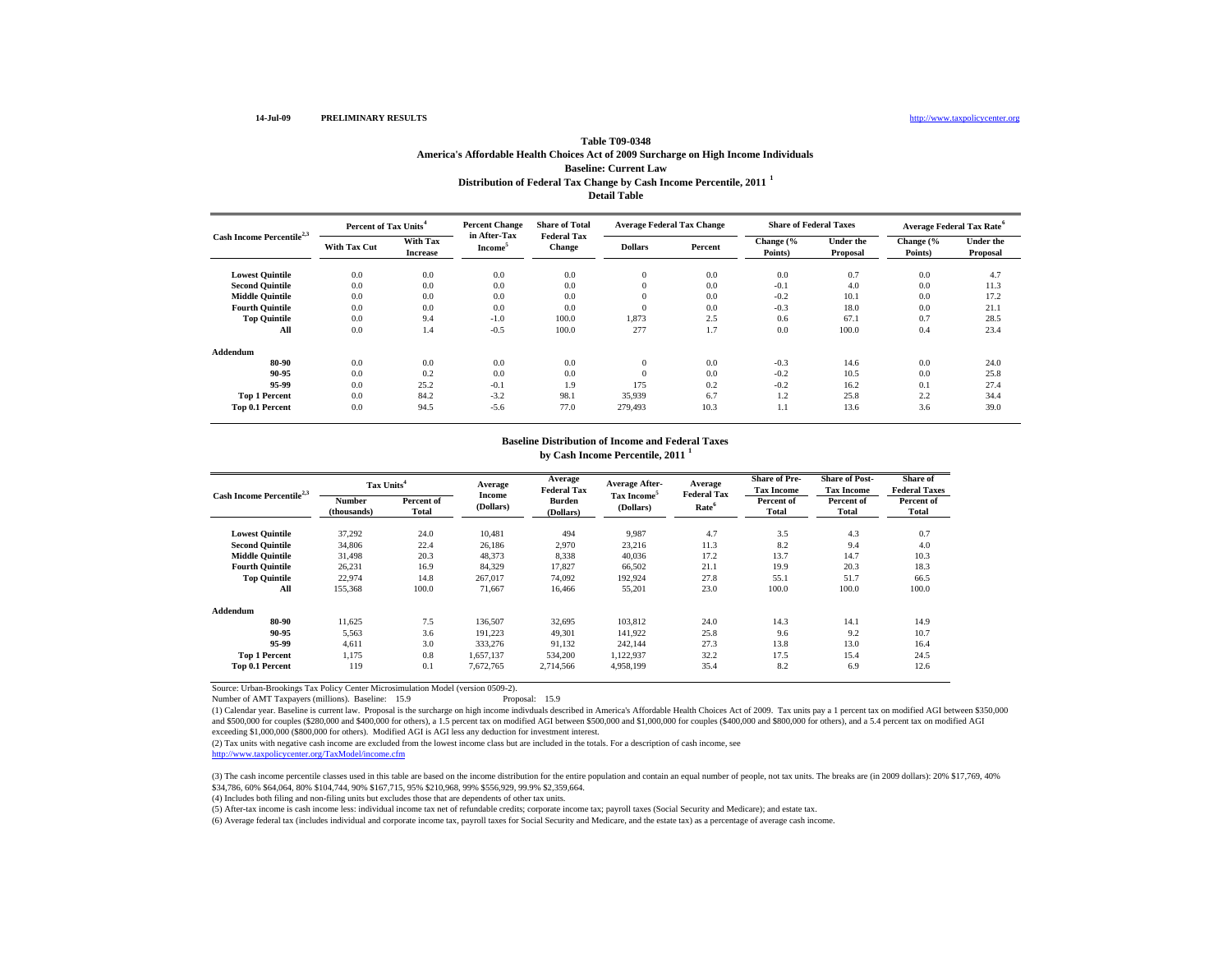#### http://www.taxpolicycenter.org

## **Distribution of Federal Tax Change by Cash Income Percentile Adjusted for Family Size, 2011 <sup>1</sup> Detail Table Table T09-0348America's Affordable Health Choices Act of 2009 Surcharge on High Income Individuals Baseline: Current Law**

| Cash Income Percentile <sup>2,3</sup> | Percent of Tax Units <sup>4</sup> |                             | <b>Percent Change</b>               | <b>Share of Total</b>               | <b>Average Federal Tax Change</b> |         | <b>Share of Federal Taxes</b> |                              | Average Federal Tax Rate <sup>6</sup> |                              |
|---------------------------------------|-----------------------------------|-----------------------------|-------------------------------------|-------------------------------------|-----------------------------------|---------|-------------------------------|------------------------------|---------------------------------------|------------------------------|
|                                       | <b>With Tax Cut</b>               | With Tax<br><b>Increase</b> | in After-Tax<br>Income <sup>3</sup> | <b>Federal Tax</b><br><b>Change</b> | <b>Dollars</b>                    | Percent | Change (%<br>Points)          | <b>Under the</b><br>Proposal | Change (%<br>Points)                  | <b>Under the</b><br>Proposal |
| <b>Lowest Quintile</b>                | 0.0                               | 0.0                         | 0.0                                 | 0.0                                 | $\mathbf{0}$                      | 0.0     | 0.0                           | 0.2                          | 0.0                                   | 1.3                          |
| <b>Second Quintile</b>                | 0.0                               | 0.0                         | 0.0                                 | 0.0                                 | $\bf{0}$                          | 0.0     | $-0.1$                        | 2.9                          | 0.0                                   | 10.0                         |
| <b>Middle Quintile</b>                | 0.0                               | 0.0                         | 0.0                                 | 0.0                                 | $\Omega$                          | 0.0     | $-0.1$                        | 8.4                          | 0.0                                   | 16.3                         |
| <b>Fourth Quintile</b>                | 0.0                               | 0.0                         | 0.0                                 | 0.0                                 | $\Omega$                          | 0.0     | $-0.3$                        | 16.9                         | 0.0                                   | 20.1                         |
| <b>Top Quintile</b>                   | 0.0                               | 7.4                         | $-0.9$                              | 100.0                               | 1.480                             | 2.4     | 0.5                           | 71.5                         | 0.7                                   | 28.2                         |
| All                                   | 0.0                               | 1.4                         | $-0.5$                              | 100.0                               | 277                               | 1.7     | 0.0                           | 100.0                        | 0.4                                   | 23.4                         |
| Addendum                              |                                   |                             |                                     |                                     |                                   |         |                               |                              |                                       |                              |
| 80-90                                 | 0.0                               | 0.0                         | 0.0                                 | 0.0                                 | $\Omega$                          | 0.0     | $-0.3$                        | 15.5                         | 0.0                                   | 24.1                         |
| 90-95                                 | 0.0                               | 0.0                         | 0.0                                 | 0.0                                 |                                   | 0.0     | $-0.2$                        | 11.7                         | 0.0                                   | 25.3                         |
| 95-99                                 | 0.0                               | 17.3                        | $-0.1$                              | 1.8                                 | 135                               | 0.2     | $-0.3$                        | 17.4                         | 0.1                                   | 27.2                         |
| <b>Top 1 Percent</b>                  | 0.0                               | 80.8                        | $-3.0$                              | 98.2                                | 29,579                            | 6.4     | 1.2                           | 26.9                         | 2.1                                   | 34.2                         |
| Top 0.1 Percent                       | 0.0                               | 94.0                        | $-5.5$                              | 78.1                                | 237,098                           | 10.1    | 1.1                           | 14.1                         | 3.6                                   | 38.8                         |

#### **Baseline Distribution of Income and Federal Taxes**

**by Cash Income Percentile Adjusted for Family Size, 2011 <sup>1</sup>**

| Cash Income Percentile <sup>2,3</sup> | Tax Units <sup>4</sup> |                     | Average             | Average<br><b>Federal Tax</b> | Average After-                       | Average<br><b>Federal Tax</b> | <b>Share of Pre-</b><br><b>Tax Income</b> | <b>Share of Post-</b><br><b>Tax Income</b> | Share of<br><b>Federal Taxes</b> |
|---------------------------------------|------------------------|---------------------|---------------------|-------------------------------|--------------------------------------|-------------------------------|-------------------------------------------|--------------------------------------------|----------------------------------|
|                                       | Number<br>(thousands)  | Percent of<br>Total | Income<br>(Dollars) | <b>Burden</b><br>(Dollars)    | Tax Income <sup>5</sup><br>(Dollars) | Rate <sup>6</sup>             | Percent of<br>Total                       | Percent of<br><b>Total</b>                 | Percent of<br><b>Total</b>       |
| <b>Lowest Quintile</b>                | 30,760                 | 19.8                | 9,877               | 132                           | 9,745                                | 1.3                           | 2.7                                       | 3.5                                        | 0.2                              |
| <b>Second Ouintile</b>                | 32,347                 | 20.8                | 23,756              | 2,366                         | 21,389                               | 10.0                          | 6.9                                       | 8.1                                        | 3.0                              |
| <b>Middle Ouintile</b>                | 31,060                 | 20.0                | 42,993              | 7,016                         | 35,977                               | 16.3                          | 12.0                                      | 13.0                                       | 8.5                              |
| <b>Fourth Ouintile</b>                | 29,561                 | 19.0                | 73,609              | 14,827                        | 58,781                               | 20.1                          | 19.5                                      | 20.3                                       | 17.1                             |
| <b>Top Quintile</b>                   | 29,073                 | 18.7                | 226.631             | 62,511                        | 164.120                              | 27.6                          | 59.2                                      | 55.6                                       | 71.0                             |
| All                                   | 155,368                | 100.0               | 71,667              | 16,466                        | 55,201                               | 23.0                          | 100.0                                     | 100.0                                      | 100.0                            |
| Addendum                              |                        |                     |                     |                               |                                      |                               |                                           |                                            |                                  |
| 80-90                                 | 14.540                 | 9.4                 | 115,046             | 27,747                        | 87,299                               | 24.1                          | 15.0                                      | 14.8                                       | 15.8                             |
| 90-95                                 | 7,282                  | 4.7                 | 165,470             | 41,853                        | 123,617                              | 25.3                          | 10.8                                      | 10.5                                       | 11.9                             |
| 95-99                                 | 5,823                  | 3.8                 | 286,103             | 77,703                        | 208,400                              | 27.2                          | 15.0                                      | 14.2                                       | 17.7                             |
| <b>Top 1 Percent</b>                  | 1,428                  | 0.9                 | 1,431,804           | 459,744                       | 972,060                              | 32.1                          | 18.4                                      | 16.2                                       | 25.7                             |
| Top 0.1 Percent                       | 142                    | 0.1                 | 6,683,662           | 2,357,180                     | 4,326,483                            | 35.3                          | 8.5                                       | 7.2                                        | 13.1                             |

Source: Urban-Brookings Tax Policy Center Microsimulation Model (version 0509-2).

Number of AMT Taxpayers (millions). Baseline: 15.9 Proposal: 15.9

(1) Calendar year. Baseline is current law. Proposal is the surcharge on high income indivduals described in America's Affordable Health Choices Act of 2009. Tax units pay a 1 percent tax on modified AGI between \$350,000 and \$500,000 for couples (\$280,000 and \$400,000 for others), a 1.5 percent tax on modified AGI between \$500,000 and \$1,000,000 for couples (\$400,000 and \$800,000 for others), and a 5.4 percent tax on modified AGI exceeding \$1,000,000 (\$800,000 for others). Modified AGI is AGI less any deduction for investment interest.

(2) Tax units with negative cash income are excluded from the lowest income class but are included in the totals. For a description of cash income, see

http://www.taxpolicycenter.org/TaxModel/income.cfm

(3) The cash income percentile classes used in this table are based on the income distribution for the entire population and contain an equal number of people, not tax units. The incomes used are adjusted for family size b by the square root of the number of people in the tax unit. The resulting percentile breaks are (in 2009 dollars): 20% \$11,979, 40% \$23,105, 60% \$39,715, 80% \$67,082, 90% \$96,886, 95% \$135,936, 99% \$348,933, 99.9% \$1,418,012.

(4) Includes both filing and non-filing units but excludes those that are dependents of other tax units.

(5) After-tax income is cash income less: individual income tax net of refundable credits; corporate income tax; payroll taxes (Social Security and Medicare); and estate tax.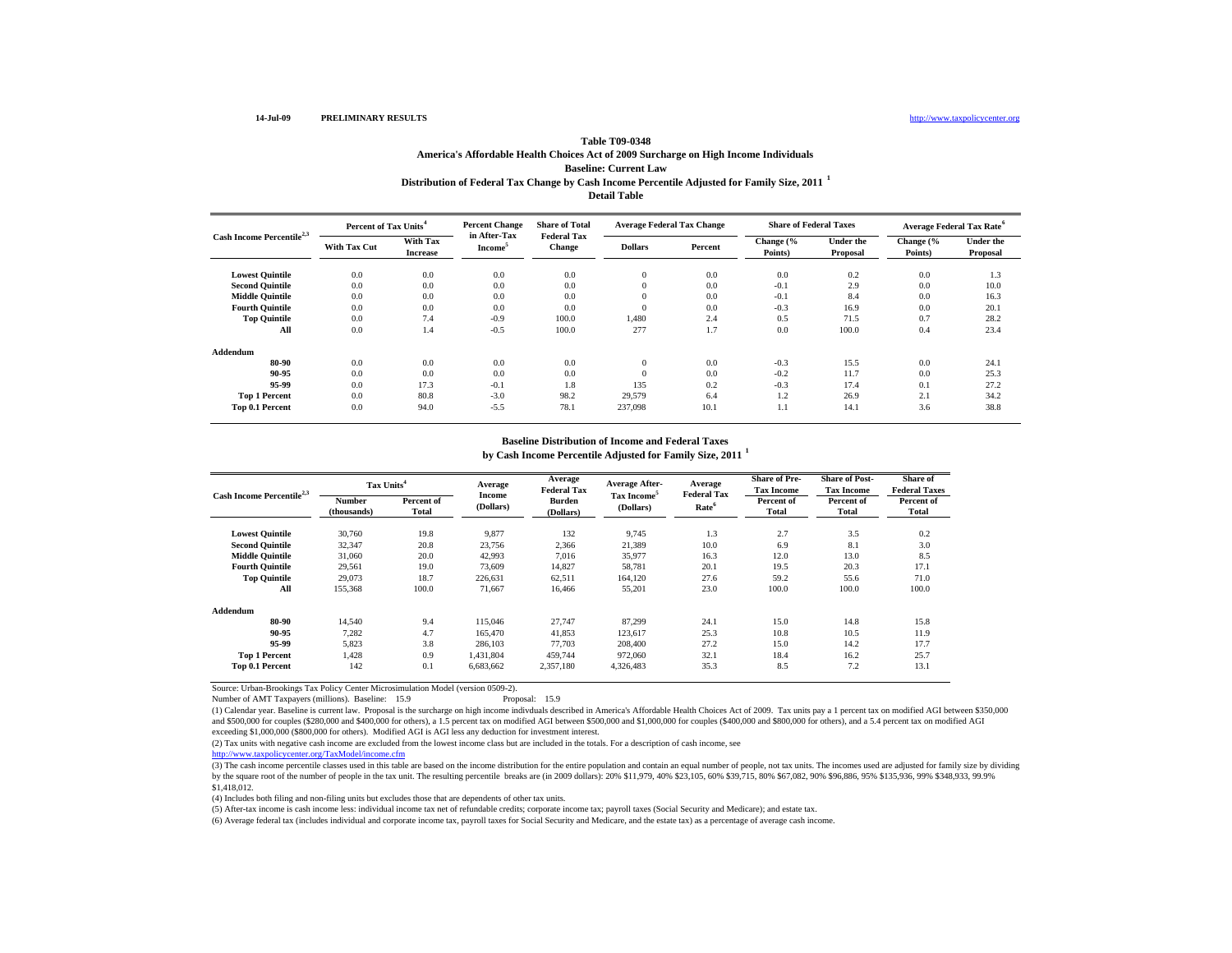#### **Distribution of Federal Tax Change by Cash Income Percentile Adjusted for Family Size, 2011 1 Detail Table - Single Tax Units Table T09-0348 America's Affordable Health Choices Act of 2009 Surcharge on High Income Individuals Baseline: Current Law**

|                                       | Percent of Tax Units <sup>4</sup> |                             | <b>Percent Change</b><br>in After-Tax | <b>Share of Total</b>               | <b>Average Federal Tax Change</b> |         | <b>Share of Federal Taxes</b> |                              | <b>Average Federal Tax Rate</b> <sup>o</sup> |                              |
|---------------------------------------|-----------------------------------|-----------------------------|---------------------------------------|-------------------------------------|-----------------------------------|---------|-------------------------------|------------------------------|----------------------------------------------|------------------------------|
| Cash Income Percentile <sup>2,3</sup> | <b>With Tax Cut</b>               | With Tax<br><b>Increase</b> | Income <sup>5</sup>                   | <b>Federal Tax</b><br><b>Change</b> | <b>Dollars</b>                    | Percent | Change (%<br>Points)          | <b>Under the</b><br>Proposal | Change (%<br>Points)                         | <b>Under the</b><br>Proposal |
| <b>Lowest Quintile</b>                | 0.0                               | 0.0                         | 0.0                                   | 0.0                                 | $\mathbf{0}$                      | 0.0     | 0.0                           | 1.5                          | 0.0                                          | 7.2                          |
| <b>Second Quintile</b>                | 0.0                               | 0.0                         | 0.0                                   | 0.0                                 | $\overline{0}$                    | 0.0     | $-0.1$                        | 5.2                          | 0.0                                          | 11.3                         |
| <b>Middle Quintile</b>                | 0.0                               | 0.0                         | 0.0                                   | 0.0                                 | $\theta$                          | 0.0     | $-0.1$                        | 12.6                         | 0.0                                          | 17.6                         |
| <b>Fourth Quintile</b>                | 0.0                               | 0.0                         | 0.0                                   | 0.0                                 | $\theta$                          | 0.0     | $-0.2$                        | 19.4                         | 0.0                                          | 21.2                         |
| <b>Top Quintile</b>                   | 0.0                               | 3.8                         | $-0.6$                                | 100.0                               | 626                               | 1.5     | 0.4                           | 61.2                         | 0.4                                          | 28.8                         |
| All                                   | 0.0                               | 0.5                         | $-0.3$                                | 100.0                               | 85                                | 0.9     | 0.0                           | 100.0                        | 0.2                                          | 22.7                         |
| Addendum                              |                                   |                             |                                       |                                     |                                   |         |                               |                              |                                              |                              |
| 80-90                                 | 0.0                               | 0.0                         | 0.0                                   | 0.0                                 | $\mathbf{0}$                      | 0.0     | $-0.2$                        | 17.2                         | 0.0                                          | 25.1                         |
| 90-95                                 | 0.0                               | 0.0                         | 0.0                                   | 0.0                                 | $\theta$                          | 0.0     | $-0.1$                        | 8.5                          | 0.0                                          | 25.8                         |
| 95-99                                 | 0.0                               | 3.4                         | 0.0                                   | 0.4                                 | 13                                | 0.0     | $-0.1$                        | 14.9                         | 0.0                                          | 27.3                         |
| <b>Top 1 Percent</b>                  | 0.0                               | 76.2                        | $-2.5$                                | 99.6                                | 14,933                            | 4.6     | 0.7                           | 20.6                         | 1.6                                          | 36.4                         |
| Top 0.1 Percent                       | 0.0                               | 94.5                        | $-5.3$                                | 84.4                                | 144,633                           | 8.4     | 0.7                           | 10.1                         | 3.2                                          | 41.9                         |

#### **Baseline Distribution of Income and Federal Taxes**

**by Cash Income Percentile Adjusted for Family Size, 2011 <sup>1</sup>**

| Cash Income Percentile <sup>2,3</sup> |                       | Tax Units <sup>4</sup> |                     | Average<br><b>Federal Tax</b> | <b>Average After-</b>                | Average                                 | <b>Share of Pre-</b><br><b>Tax Income</b> | <b>Share of Post-</b><br><b>Tax Income</b> | Share of<br><b>Federal Taxes</b> |
|---------------------------------------|-----------------------|------------------------|---------------------|-------------------------------|--------------------------------------|-----------------------------------------|-------------------------------------------|--------------------------------------------|----------------------------------|
|                                       | Number<br>(thousands) | Percent of<br>Total    | Income<br>(Dollars) | Burden<br>(Dollars)           | Tax Income <sup>5</sup><br>(Dollars) | <b>Federal Tax</b><br>Rate <sup>6</sup> | Percent of<br>Total                       | Percent of<br>Total                        | Percent of<br>Total              |
| <b>Lowest Quintile</b>                | 16.453                | 24.2                   | 7.653               | 552                           | 7.100                                | 7.2                                     | 4.6                                       | 5.5                                        | 1.5                              |
| <b>Second Quintile</b>                | 15,785                | 23.3                   | 18,188              | 2,052                         | 16,136                               | 11.3                                    | 10.5                                      | 12.0                                       | 5.2                              |
| <b>Middle Quintile</b>                | 14.027                | 20.7                   | 31.881              | 5,608                         | 26.273                               | 17.6                                    | 16.3                                      | 17.3                                       | 12.7                             |
| <b>Fourth Quintile</b>                | 10.881                | 16.0                   | 52,390              | 11,128                        | 41,262                               | 21.2                                    | 20.8                                      | 21.1                                       | 19.6                             |
| <b>Top Quintile</b>                   | 9.172                 | 13.5                   | 144.769             | 41.034                        | 103.734                              | 28.3                                    | 48.4                                      | 44.7                                       | 60.9                             |
| All                                   | 67,885                | 100.0                  | 40.448              | 9,112                         | 31,336                               | 22.5                                    | 100.0                                     | 100.0                                      | 100.0                            |
| Addendum                              |                       |                        |                     |                               |                                      |                                         |                                           |                                            |                                  |
| 80-90                                 | 5.247                 | 7.7                    | 81.466              | 20.478                        | 60,989                               | 25.1                                    | 15.6                                      | 15.0                                       | 17.4                             |
| 90-95                                 | 1.793                 | 2.6                    | 114,230             | 29,449                        | 84,781                               | 25.8                                    | 7.5                                       | 7.2                                        | 8.5                              |
| 95-99                                 | 1.749                 | 2.6                    | 195,211             | 53,186                        | 142,026                              | 27.3                                    | 12.4                                      | 11.7                                       | 15.0                             |
| <b>Top 1 Percent</b>                  | 383                   | 0.6                    | 924,978             | 321,533                       | 603,446                              | 34.8                                    | 12.9                                      | 10.9                                       | 19.9                             |
| Top 0.1 Percent                       | 34                    | 0.1                    | 4,473,332           | 1,728,012                     | 2,745,320                            | 38.6                                    | 5.5                                       | 4.3                                        | 9.4                              |

Source: Urban-Brookings Tax Policy Center Microsimulation Model (version 0509-2).

(1) Calendar year. Baseline is current law. Proposal is the surcharge on high income indivduals described in America's Affordable Health Choices Act of 2009. Tax units pay a 1 percent tax on modified AGI between \$350,000 and \$500,000 for couples (\$280,000 and \$400,000 for others), a 1.5 percent tax on modified AGI between \$500,000 and \$1,000,000 for couples (\$400,000 and \$800,000 for others), and a 5.4 percent tax on modified AGI exceeding \$1,000,000 (\$800,000 for others). Modified AGI is AGI less any deduction for investment interest.

(2) Tax units with negative cash income are excluded from the lowest income class but are included in the totals. For a description of cash income, see

http://www.taxpolicycenter.org/TaxModel/income.cfm

(3) The cash income percentile classes used in this table are based on the income distribution for the entire population and contain an equal number of people, not tax units. The incomes used are adjusted for family size b by the square root of the number of people in the tax unit. The resulting percentile breaks are (in 2009 dollars): 20% \$11,979, 40% \$23,105, 60% \$39,715, 80% \$67,082, 90% \$96,886, 95% \$135,936, 99% \$348,933, 99.9% \$1,418,012.

(4) Includes both filing and non-filing units but excludes those that are dependents of other tax units.

(5) After-tax income is cash income less: individual income tax net of refundable credits; corporate income tax; payroll taxes (Social Security and Medicare); and estate tax.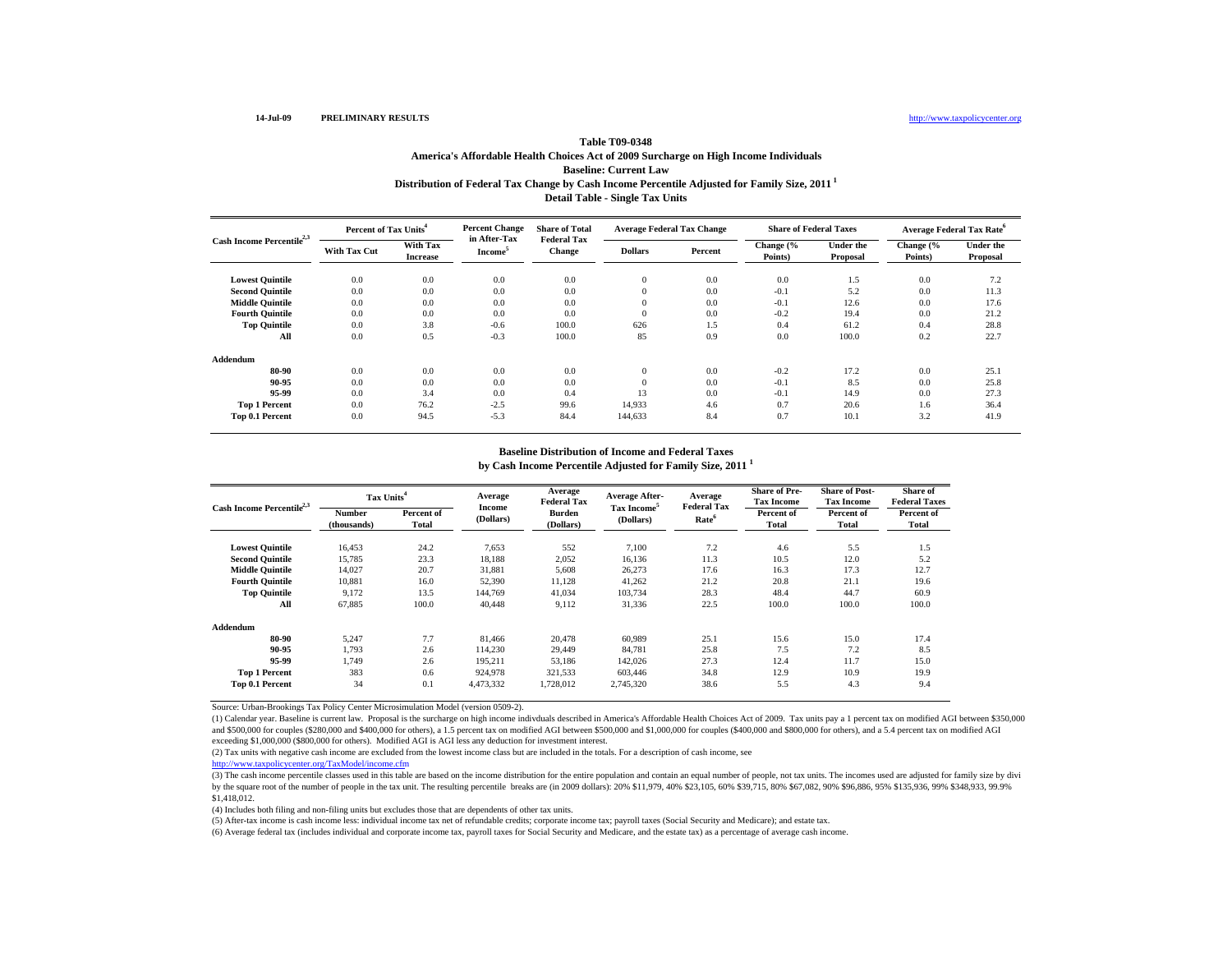## **Distribution of Federal Tax Change by Cash Income Percentile Adjusted for Family Size, 2011 1 Detail Table - Married Tax Units Filing Jointly Table T09-0348America's Affordable Health Choices Act of 2009 Surcharge on High Income Individuals Baseline: Current Law**

|                                       | Percent of Tax Units <sup>4</sup> |                             | <b>Percent Change</b><br>in After-Tax | <b>Share of Total</b>               | <b>Average Federal Tax Change</b> |         | <b>Share of Federal Taxes</b> |                              | <b>Average Federal Tax Rate</b> <sup>o</sup> |                              |
|---------------------------------------|-----------------------------------|-----------------------------|---------------------------------------|-------------------------------------|-----------------------------------|---------|-------------------------------|------------------------------|----------------------------------------------|------------------------------|
| Cash Income Percentile <sup>2,3</sup> | <b>With Tax Cut</b>               | With Tax<br><b>Increase</b> | Income <sup>5</sup>                   | <b>Federal Tax</b><br><b>Change</b> | <b>Dollars</b>                    | Percent | Change (%<br>Points)          | <b>Under the</b><br>Proposal | Change (%<br>Points)                         | <b>Under the</b><br>Proposal |
| <b>Lowest Quintile</b>                | 0.0                               | 0.0                         | 0.0                                   | 0.0                                 | $\mathbf{0}$                      | 0.0     | 0.0                           | 0.1                          | 0.0                                          | 2.1                          |
| <b>Second Quintile</b>                | 0.0                               | 0.0                         | 0.0                                   | 0.0                                 | $\overline{0}$                    | 0.0     | 0.0                           | 1.5                          | 0.0                                          | 10.0                         |
| <b>Middle Quintile</b>                | 0.0                               | 0.0                         | 0.0                                   | 0.0                                 | $\theta$                          | 0.0     | $-0.1$                        | 5.4                          | 0.0                                          | 15.1                         |
| <b>Fourth Quintile</b>                | 0.0                               | 0.0                         | 0.0                                   | 0.0                                 | $\epsilon$                        | 0.0     | $-0.3$                        | 14.9                         | 0.0                                          | 19.5                         |
| <b>Top Quintile</b>                   | 0.0                               | 9.3                         | $-1.0$                                | 100.0                               | 1,863                             | 2.5     | 0.4                           | 78.0                         | 0.7                                          | 28.1                         |
| All                                   | 0.0                               | 2.8                         | $-0.6$                                | 100.0                               | 561                               | 2.0     | 0.0                           | 100.0                        | 0.5                                          | 24.5                         |
| Addendum                              |                                   |                             |                                       |                                     |                                   |         |                               |                              |                                              |                              |
| 80-90                                 | 0.0                               | 0.0                         | 0.0                                   | 0.0                                 | $\mathbf{0}$                      | 0.0     | $-0.3$                        | 15.3                         | 0.0                                          | 23.7                         |
| 90-95                                 | 0.0                               | 0.0                         | 0.0                                   | 0.0                                 | $\Omega$                          | 0.0     | $-0.3$                        | 13.5                         | 0.0                                          | 25.2                         |
| 95-99                                 | 0.0                               | 23.1                        | $-0.1$                                | 2.1                                 | 187                               | 0.2     | $-0.3$                        | 19.4                         | 0.1                                          | 27.3                         |
| <b>Top 1 Percent</b>                  | 0.0                               | 81.8                        | $-3.1$                                | 97.9                                | 33,871                            | 6.7     | 1.3                           | 29.8                         | 2.1                                          | 33.6                         |
| Top 0.1 Percent                       | 0.0                               | 93.6                        | $-5.5$                                | 76.4                                | 261,380                           | 10.4    | 1.2                           | 15.6                         | 3.6                                          | 38.2                         |

#### **Baseline Distribution of Income and Federal Taxes**

**by Cash Income Percentile Adjusted for Family Size, 2011 <sup>1</sup>**

| Cash Income Percentile <sup>2,3</sup> |                       | Tax Units <sup>4</sup> |                     | Average<br><b>Federal Tax</b> | <b>Average After-</b>                | Average                                 | <b>Share of Pre-</b><br><b>Tax Income</b> | <b>Share of Post-</b><br><b>Tax Income</b> | Share of<br><b>Federal Taxes</b> |
|---------------------------------------|-----------------------|------------------------|---------------------|-------------------------------|--------------------------------------|-----------------------------------------|-------------------------------------------|--------------------------------------------|----------------------------------|
|                                       | Number<br>(thousands) | Percent of<br>Total    | Income<br>(Dollars) | Burden<br>(Dollars)           | Tax Income <sup>5</sup><br>(Dollars) | <b>Federal Tax</b><br>Rate <sup>6</sup> | Percent of<br>Total                       | Percent of<br>Total                        | Percent of<br>Total              |
| <b>Lowest Quintile</b>                | 6,220                 | 10.2                   | 12,978              | 270                           | 12,708                               | 2.1                                     | 1.1                                       | 1.4                                        | 0.1                              |
| <b>Second Quintile</b>                | 8.746                 | 14.4                   | 30,404              | 3,039                         | 27,365                               | 10.0                                    | 3.7                                       | 4.3                                        | 1.5                              |
| <b>Middle Quintile</b>                | 11,392                | 18.7                   | 55,534              | 8,391                         | 47.143                               | 15.1                                    | 8.7                                       | 9.7                                        | 5.5                              |
| <b>Fourth Quintile</b>                | 15,301                | 25.2                   | 89.245              | 17,356                        | 71,889                               | 19.5                                    | 18.8                                      | 19.9                                       | 15.2                             |
| <b>Top Quintile</b>                   | 18,311                | 30.1                   | 270,238             | 74,004                        | 196.234                              | 27.4                                    | 68.1                                      | 65.1                                       | 77.6                             |
| All                                   | 60,792                | 100.0                  | 119,608             | 28,742                        | 90,866                               | 24.0                                    | 100.0                                     | 100.0                                      | 100.0                            |
| Addendum                              |                       |                        |                     |                               |                                      |                                         |                                           |                                            |                                  |
| 80-90                                 | 8.308                 | 13.7                   | 138,140             | 32,785                        | 105.355                              | 23.7                                    | 15.8                                      | 15.9                                       | 15.6                             |
| 90-95                                 | 5.185                 | 8.5                    | 184.120             | 46.391                        | 137,729                              | 25.2                                    | 13.1                                      | 12.9                                       | 13.8                             |
| 95-99                                 | 3.832                 | 6.3                    | 329,973             | 89.890                        | 240.082                              | 27.2                                    | 17.4                                      | 16.7                                       | 19.7                             |
| <b>Top 1 Percent</b>                  | 986                   | 1.6                    | 1,603,838           | 504,728                       | 1,099,111                            | 31.5                                    | 21.8                                      | 19.6                                       | 28.5                             |
| Top 0.1 Percent                       | 100                   | 0.2                    | 7,292,608           | 2,525,030                     | 4,767,578                            | 34.6                                    | 10.0                                      | 8.6                                        | 14.4                             |

Source: Urban-Brookings Tax Policy Center Microsimulation Model (version 0509-2).

(1) Calendar year. Baseline is current law. Proposal is the surcharge on high income indivduals described in America's Affordable Health Choices Act of 2009. Tax units pay a 1 percent tax on modified AGI between \$350,000 and \$500,000 for couples (\$280,000 and \$400,000 for others), a 1.5 percent tax on modified AGI between \$500,000 and \$1,000,000 for couples (\$400,000 and \$800,000 for others), and a 5.4 percent tax on modified AGI exceeding \$1,000,000 (\$800,000 for others). Modified AGI is AGI less any deduction for investment interest.

(2) Tax units with negative cash income are excluded from the lowest income class but are included in the totals. For a description of cash income, see

http://www.taxpolicycenter.org/TaxModel/income.cfm

(3) The cash income percentile classes used in this table are based on the income distribution for the entire population and contain an equal number of people, not tax units. The incomes used are adjusted for family size b by the square root of the number of people in the tax unit. The resulting percentile breaks are (in 2009 dollars): 20% \$11,979, 40% \$23,105, 60% \$39,715, 80% \$67,082, 90% \$96,886, 95% \$135,936, 99% \$348,933, 99.9% \$1,418,012.

(4) Includes both filing and non-filing units but excludes those that are dependents of other tax units.

(5) After-tax income is cash income less: individual income tax net of refundable credits; corporate income tax; payroll taxes (Social Security and Medicare); and estate tax.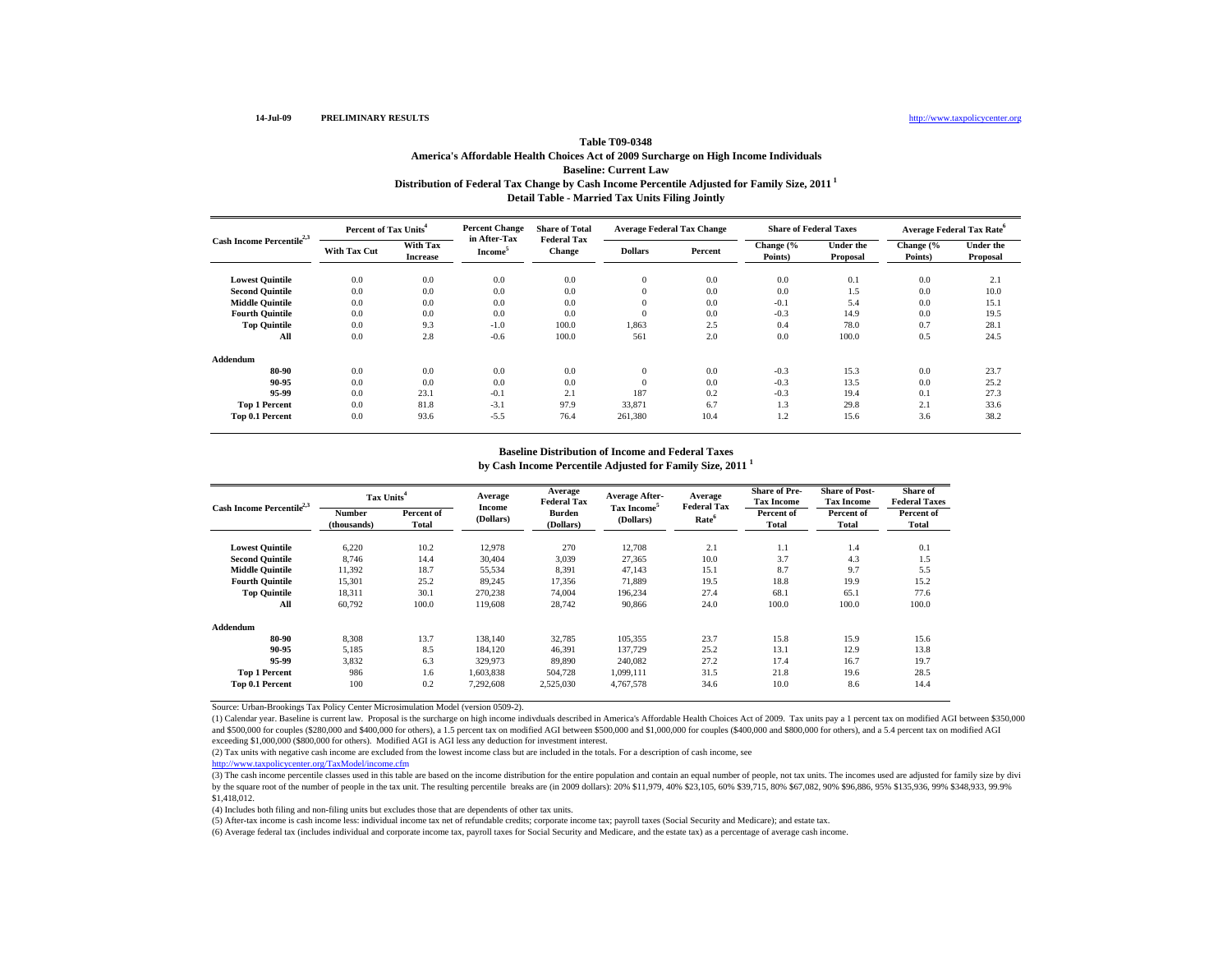## **Distribution of Federal Tax Change by Cash Income Percentile Adjusted for Family Size, 2011 1 Detail Table - Head of Household Tax Units Table T09-0348America's Affordable Health Choices Act of 2009 Surcharge on High Income Individuals Baseline: Current Law**

| Cash Income Percentile <sup>2,3</sup> | Percent of Tax Units <sup>4</sup> |                             | <b>Percent Change</b>               | <b>Share of Total</b>               | <b>Average Federal Tax Change</b> |         | <b>Share of Federal Taxes</b> |                              |                      | <b>Average Federal Tax Rate<sup>6</sup></b> |
|---------------------------------------|-----------------------------------|-----------------------------|-------------------------------------|-------------------------------------|-----------------------------------|---------|-------------------------------|------------------------------|----------------------|---------------------------------------------|
|                                       | <b>With Tax Cut</b>               | With Tax<br><b>Increase</b> | in After-Tax<br>Income <sup>5</sup> | <b>Federal Tax</b><br><b>Change</b> | <b>Dollars</b>                    | Percent | Change (%<br>Points)          | <b>Under the</b><br>Proposal | Change (%<br>Points) | <b>Under the</b><br>Proposal                |
| <b>Lowest Quintile</b>                | 0.0                               | 0.0                         | 0.0                                 | 0.0                                 | $\boldsymbol{0}$                  | 0.0     | 0.0                           | $-4.9$                       | 0.0                  | $-7.3$                                      |
| <b>Second Quintile</b>                | 0.0                               | 0.0                         | 0.0                                 | 0.0                                 | $\overline{0}$                    | 0.0     | $-0.1$                        | 11.2                         | 0.0                  | 7.7                                         |
| <b>Middle Ouintile</b>                | 0.0                               | 0.0                         | 0.0                                 | 0.0                                 | $\overline{0}$                    | 0.0     | $-0.2$                        | 27.2                         | 0.0                  | 16.7                                        |
| <b>Fourth Quintile</b>                | 0.0                               | 0.0                         | 0.0                                 | 0.0                                 | $\Omega$                          | 0.0     | $-0.2$                        | 30.3                         | 0.0                  | 21.2                                        |
| <b>Top Quintile</b>                   | 0.0                               | 5.6                         | $-0.7$                              | 100.0                               | 887                               | 2.0     | 0.4                           | 36.2                         | 0.5                  | 26.5                                        |
| All                                   | 0.0                               | 0.3                         | $-0.1$                              | 100.0                               | 41                                | 0.7     | 0.0                           | 100.0                        | 0.1                  | 15.3                                        |
| Addendum                              |                                   |                             |                                     |                                     |                                   |         |                               |                              |                      |                                             |
| 80-90                                 | 0.0                               | 0.0                         | 0.0                                 | 0.0                                 | $\mathbf{0}$                      | 0.0     | $-0.1$                        | 12.2                         | 0.0                  | 23.9                                        |
| 90-95                                 | 0.0                               | 0.0                         | 0.0                                 | 0.0                                 | $\theta$                          | 0.0     | $-0.1$                        | 6.7                          | 0.0                  | 25.2                                        |
| 95-99                                 | 0.0                               | 20.4                        | $-0.1$                              | 3.0                                 | 188                               | 0.3     | 0.0                           | 7.1                          | 0.1                  | 24.2                                        |
| <b>Top 1 Percent</b>                  | 0.0                               | 92.9                        | $-3.3$                              | 97.0                                | 29,641                            | 7.0     | 0.6                           | 10.3                         | 2.2                  | 34.2                                        |
| Top 0.1 Percent                       | 0.0                               | 98.0                        | $-5.7$                              | 73.9                                | 230,887                           | 10.7    | 0.5                           | 5.3                          | 3.7                  | 38.6                                        |

#### **Baseline Distribution of Income and Federal Taxes**

**by Cash Income Percentile Adjusted for Family Size, 2011 <sup>1</sup>**

| Cash Income Percentile <sup>2,3</sup> |                       | Tax Units <sup>4</sup> |                     | Average<br><b>Federal Tax</b> | <b>Average After-</b>                | Average                                 | <b>Share of Pre-</b><br><b>Tax Income</b> | <b>Share of Post-</b><br><b>Tax Income</b> | Share of<br><b>Federal Taxes</b> |
|---------------------------------------|-----------------------|------------------------|---------------------|-------------------------------|--------------------------------------|-----------------------------------------|-------------------------------------------|--------------------------------------------|----------------------------------|
|                                       | Number<br>(thousands) | Percent of<br>Total    | Income<br>(Dollars) | Burden<br>(Dollars)           | Tax Income <sup>5</sup><br>(Dollars) | <b>Federal Tax</b><br>Rate <sup>6</sup> | Percent of<br>Total                       | Percent of<br>Total                        | Percent of<br>Total              |
| <b>Lowest Quintile</b>                | 7,828                 | 32.4                   | 12,145              | $-889$                        | 13,034                               | $-7.3$                                  | 10.2                                      | 13.0                                       | $-4.9$                           |
| <b>Second Quintile</b>                | 7,381                 | 30.5                   | 27,927              | 2,153                         | 25,774                               | 7.7                                     | 22.2                                      | 24.2                                       | 11.2                             |
| <b>Middle Quintile</b>                | 4,991                 | 20.6                   | 46,364              | 7,750                         | 38,614                               | 16.7                                    | 24.9                                      | 24.5                                       | 27.3                             |
| <b>Fourth Quintile</b>                | 2.741                 | 11.3                   | 74,093              | 15,730                        | 58,363                               | 21.2                                    | 21.9                                      | 20.3                                       | 30.5                             |
| <b>Top Quintile</b>                   | 1.111                 | 4.6                    | 175,378             | 45,553                        | 129,825                              | 26.0                                    | 21.0                                      | 18.3                                       | 35.8                             |
| All                                   | 24,178                | 100.0                  | 38,406              | 5,851                         | 32,555                               | 15.2                                    | 100.0                                     | 100.0                                      | 100.0                            |
| Addendum                              |                       |                        |                     |                               |                                      |                                         |                                           |                                            |                                  |
| 80-90                                 | 682                   | 2.8                    | 106.498             | 25,427                        | 81,071                               | 23.9                                    | 7.8                                       | 7.0                                        | 12.3                             |
| 90-95                                 | 241                   | 1.0                    | 155,730             | 39,288                        | 116.442                              | 25.2                                    | 4.1                                       | 3.6                                        | 6.7                              |
| 95-99                                 | 155                   | 0.6                    | 269,959             | 65.171                        | 204.788                              | 24.1                                    | 4.5                                       | 4.0                                        | 7.1                              |
| <b>Top 1 Percent</b>                  | 32                    | 0.1                    | 1,323,451           | 423,464                       | 899,987                              | 32.0                                    | 4.6                                       | 3.7                                        | 9.7                              |
| Top 0.1 Percent                       | 3                     | 0.0                    | 6,199,747           | 2,164,856                     | 4,034,892                            | 34.9                                    | 2.1                                       | 1.6                                        | 4.8                              |

Source: Urban-Brookings Tax Policy Center Microsimulation Model (version 0509-2).

(1) Calendar year. Baseline is current law. Proposal is the surcharge on high income indivduals described in America's Affordable Health Choices Act of 2009. Tax units pay a 1 percent tax on modified AGI between \$350,000 and \$500,000 for couples (\$280,000 and \$400,000 for others), a 1.5 percent tax on modified AGI between \$500,000 and \$1,000,000 for couples (\$400,000 and \$800,000 for others), and a 5.4 percent tax on modified AGI exceeding \$1,000,000 (\$800,000 for others). Modified AGI is AGI less any deduction for investment interest.

(2) Tax units with negative cash income are excluded from the lowest income class but are included in the totals. For a description of cash income, see

http://www.taxpolicycenter.org/TaxModel/income.cfm

(3) The cash income percentile classes used in this table are based on the income distribution for the entire population and contain an equal number of people, not tax units. The incomes used are adjusted for family size b by the square root of the number of people in the tax unit. The resulting percentile breaks are (in 2009 dollars): 20% \$11,979, 40% \$23,105, 60% \$39,715, 80% \$67,082, 90% \$96,886, 95% \$135,936, 99% \$348,933, 99.9% \$1,418,012.

(4) Includes both filing and non-filing units but excludes those that are dependents of other tax units.

(5) After-tax income is cash income less: individual income tax net of refundable credits; corporate income tax; payroll taxes (Social Security and Medicare); and estate tax.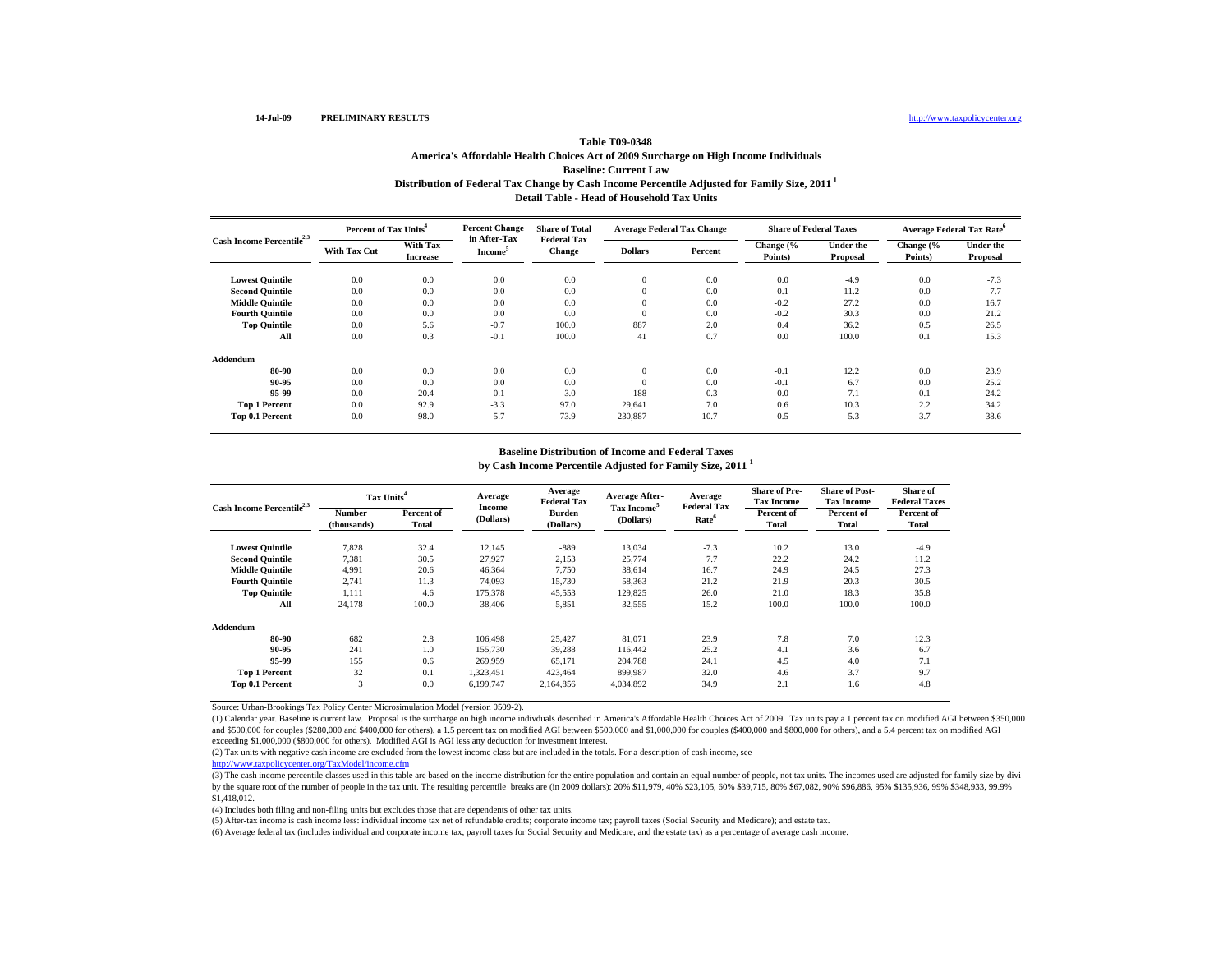#### http://www.taxpolicycenter.org

## **Distribution of Federal Tax Change by Cash Income Percentile Adjusted for Family Size, 2011 <sup>1</sup> Detail Table - Tax Units with Children Table T09-0348America's Affordable Health Choices Act of 2009 Surcharge on High Income Individuals Baseline: Current Law**

|                                       | Percent of Tax Units <sup>4</sup> |                             | <b>Percent Change</b>               | <b>Share of Total</b>        | <b>Average Federal Tax Change</b> |         | <b>Share of Federal Taxes</b> |                              |                      | <b>Average Federal Tax Rate<sup>6</sup></b> |
|---------------------------------------|-----------------------------------|-----------------------------|-------------------------------------|------------------------------|-----------------------------------|---------|-------------------------------|------------------------------|----------------------|---------------------------------------------|
| Cash Income Percentile <sup>2,3</sup> | <b>With Tax Cut</b>               | With Tax<br><b>Increase</b> | in After-Tax<br>Income <sup>3</sup> | <b>Federal Tax</b><br>Change | <b>Dollars</b>                    | Percent | Change (%<br>Points)          | <b>Under the</b><br>Proposal | Change (%<br>Points) | <b>Under the</b><br>Proposal                |
| <b>Lowest Quintile</b>                | 0.0                               | 0.0                         | 0.0                                 | 0.0                          | $\mathbf{0}$                      | 0.0     | 0.0                           | $-1.1$                       | 0.0                  | $-8.3$                                      |
| <b>Second Quintile</b>                | 0.0                               | 0.0                         | 0.0                                 | 0.0                          | $\Omega$                          | 0.0     | $-0.1$                        | 2.6                          | 0.0                  | 8.5                                         |
| <b>Middle Quintile</b>                | 0.0                               | 0.0                         | 0.0                                 | 0.0                          | $\Omega$                          | 0.0     | $-0.2$                        | 9.8                          | 0.0                  | 17.5                                        |
| <b>Fourth Quintile</b>                | 0.0                               | 0.0                         | 0.0                                 | 0.0                          | $\Omega$                          | 0.0     | $-0.3$                        | 19.3                         | 0.0                  | 21.4                                        |
| <b>Top Quintile</b>                   | 0.0                               | 11.8                        | $-1.0$                              | 100.0                        | 2,156                             | 2.6     | 0.6                           | 69.2                         | 0.7                  | 29.3                                        |
| All                                   | 0.0                               | 2.0                         | $-0.5$                              | 100.0                        | 371                               | 1.8     | 0.0                           | 100.0                        | 0.4                  | 23.5                                        |
| Addendum                              |                                   |                             |                                     |                              |                                   |         |                               |                              |                      |                                             |
| 80-90                                 | 0.0                               | 0.0                         | 0.0                                 | 0.0                          | $\Omega$                          | 0.0     | $-0.3$                        | 17.4                         | 0.0                  | 25.2                                        |
| 90-95                                 | 0.0                               | 0.1                         | 0.0                                 | 0.0                          |                                   | 0.0     | $-0.2$                        | 10.6                         | 0.0                  | 25.9                                        |
| 95-99                                 | 0.0                               | 42.1                        | $-0.1$                              | 3.4                          | 404                               | 0.4     | $-0.2$                        | 16.7                         | 0.1                  | 28.6                                        |
| <b>Top 1 Percent</b>                  | 0.0                               | 92.1                        | $-3.7$                              | 96.6                         | 46,600                            | 7.4     | 1.3                           | 24.5                         | 2.5                  | 35.9                                        |
| Top 0.1 Percent                       | 0.0                               | 98.6                        | $-6.1$                              | 69.9                         | 350,587                           | 10.9    | 1.0                           | 12.4                         | 3.9                  | 39.7                                        |

#### **Baseline Distribution of Income and Federal Taxes**

**by Cash Income Percentile Adjusted for Family Size, 2011 <sup>1</sup>**

| Cash Income Percentile <sup>2,3</sup> | Tax Units <sup>4</sup> |                     | Average             | Average<br><b>Federal Tax</b> | <b>Average After-</b>                | Average                                 | <b>Share of Pre-</b><br><b>Tax Income</b> | <b>Share of Post-</b><br><b>Tax Income</b> | Share of<br><b>Federal Taxes</b> |
|---------------------------------------|------------------------|---------------------|---------------------|-------------------------------|--------------------------------------|-----------------------------------------|-------------------------------------------|--------------------------------------------|----------------------------------|
|                                       | Number<br>(thousands)  | Percent of<br>Total | Income<br>(Dollars) | <b>Burden</b><br>(Dollars)    | Tax Income <sup>5</sup><br>(Dollars) | <b>Federal Tax</b><br>Rate <sup>6</sup> | Percent of<br>Total                       | Percent of<br><b>Total</b>                 | Percent of<br><b>Total</b>       |
| <b>Lowest Quintile</b>                | 10.146                 | 20.8                | 13,131              | $-1,090$                      | 14,220                               | $-8.3$                                  | 3.0                                       | 4.2                                        | $-1.1$                           |
| <b>Second Quintile</b>                | 10,182                 | 20.8                | 31,660              | 2,698                         | 28,962                               | 8.5                                     | 7.3                                       | 8.7                                        | 2.7                              |
| <b>Middle Quintile</b>                | 10,047                 | 20.5                | 58,167              | 10,187                        | 47,980                               | 17.5                                    | 13.2                                      | 14.2                                       | 10.0                             |
| <b>Fourth Ouintile</b>                | 9.721                  | 19.9                | 96.287              | 20,610                        | 75,677                               | 21.4                                    | 21.2                                      | 21.6                                       | 19.6                             |
| <b>Top Quintile</b>                   | 8.416                  | 17.2                | 292,032             | 83,288                        | 208,743                              | 28.5                                    | 55.6                                      | 51.7                                       | 68.6                             |
| All                                   | 48,902                 | 100.0               | 90,398              | 20,890                        | 69,509                               | 23.1                                    | 100.0                                     | 100.0                                      | 100.0                            |
| Addendum                              |                        |                     |                     |                               |                                      |                                         |                                           |                                            |                                  |
| 80-90                                 | 4.474                  | 9.2                 | 160,074             | 40,379                        | 119,695                              | 25.2                                    | 16.2                                      | 15.8                                       | 17.7                             |
| 90-95                                 | 2,031                  | 4.2                 | 208,849             | 54,144                        | 154,705                              | 25.9                                    | 9.6                                       | 9.2                                        | 10.8                             |
| 95-99                                 | 1,536                  | 3.1                 | 396,436             | 112,828                       | 283,608                              | 28.5                                    | 13.8                                      | 12.8                                       | 17.0                             |
| <b>Top 1 Percent</b>                  | 376                    | 0.8                 | 1.884.947           | 630,599                       | 1,254,348                            | 33.5                                    | 16.0                                      | 13.9                                       | 23.2                             |
| Top 0.1 Percent                       | 36                     | 0.1                 | 9,014,245           | 3,224,178                     | 5,790,067                            | 35.8                                    | 7.4                                       | 6.2                                        | 11.4                             |

Source: Urban-Brookings Tax Policy Center Microsimulation Model (version 0509-2).

Note: Tax units with children are those claiming an exemption for children at home or away from home.

(1) Calendar year. Baseline is current law. Proposal is the surcharge on high income indivduals described in America's Affordable Health Choices Act of 2009. Tax units pay a 1 percent tax on modified AGI between \$350,000 and \$500,000 for couples (\$280,000 and \$400,000 for others), a 1.5 percent tax on modified AGI between \$500,000 and \$1,000,000 for couples (\$400,000 and \$800,000 for others), and a 5.4 percent tax on modified AGI exceeding \$1,000,000 (\$800,000 for others). Modified AGI is AGI less any deduction for investment interest.

(2) Tax units with negative cash income are excluded from the lowest income class but are included in the totals. For a description of cash income, see

http://www.taxpolicycenter.org/TaxModel/income.cfm

(3) The cash income percentile classes used in this table are based on the income distribution for the entire population and contain an equal number of people, not tax units. The incomes used are adjusted for family size b by the square root of the number of people in the tax unit. The resulting percentile breaks are (in 2009 dollars): 20% \$11,979, 40% \$23,105, 60% \$39,715, 80% \$67,082, 90% \$96,886, 95% \$135,936, 99% \$348,933, 99.9% \$1,418,012.

(4) Includes both filing and non-filing units but excludes those that are dependents of other tax units.

(5) After-tax income is cash income less: individual income tax net of refundable credits; corporate income tax; payroll taxes (Social Security and Medicare); and estate tax.